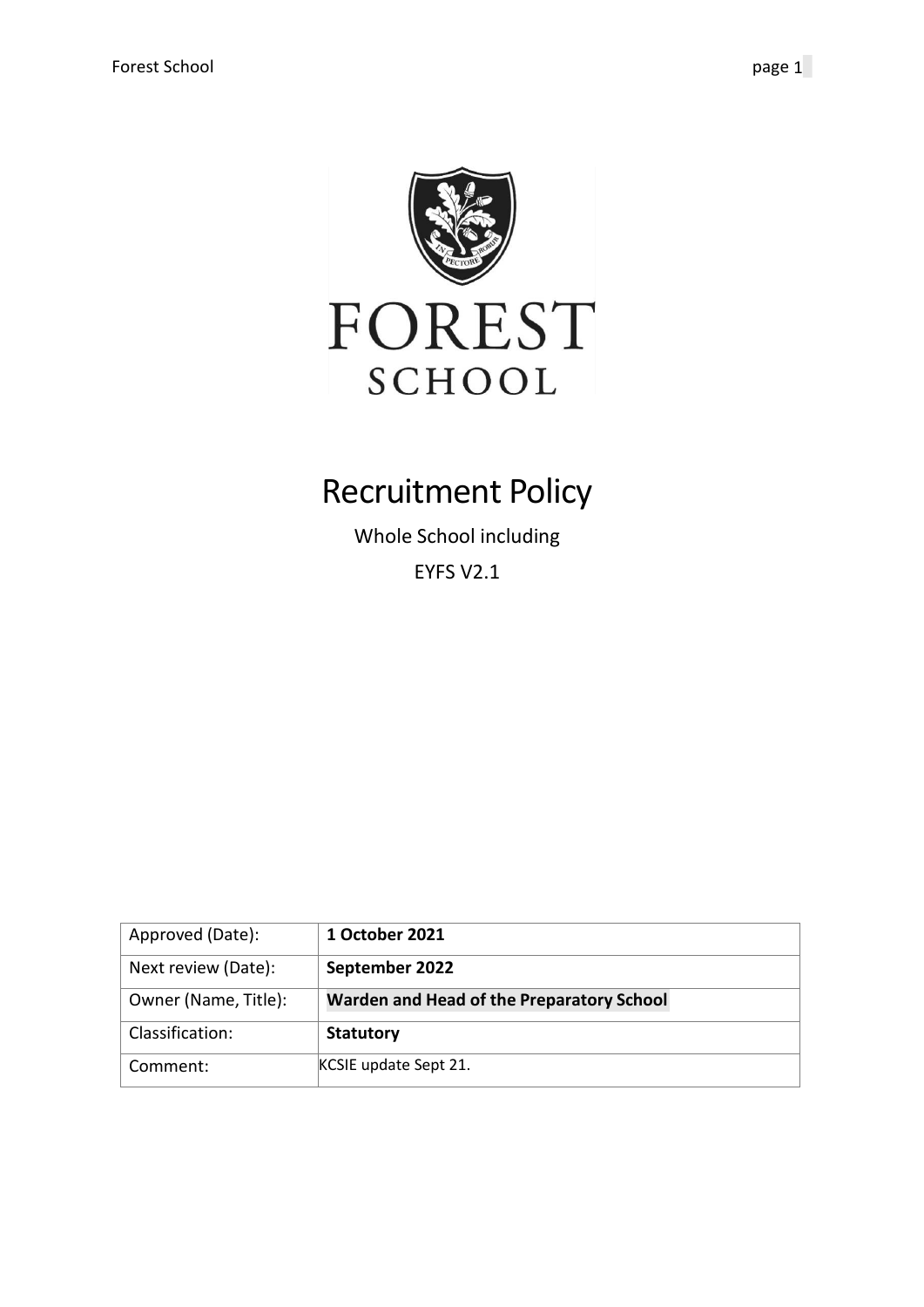| 1              |  |
|----------------|--|
| $\overline{2}$ |  |
| 3              |  |
| 4              |  |
| 5              |  |
| 6              |  |
| $\overline{7}$ |  |
| 8              |  |
| 9              |  |
| 10             |  |
|                |  |
|                |  |
|                |  |
|                |  |
|                |  |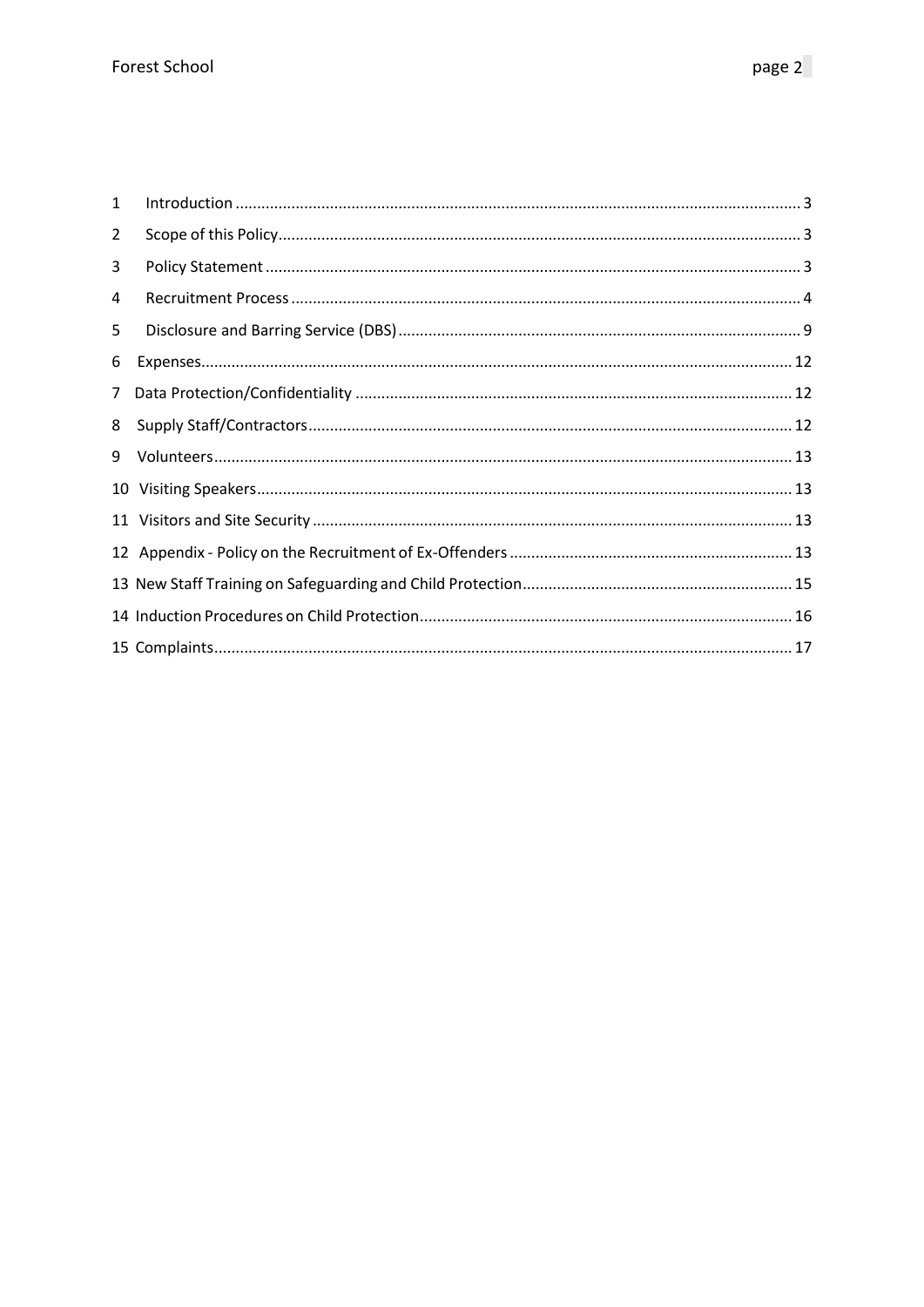### <span id="page-2-0"></span>1 Introduction

- 1.1 Forest School ("the School") is committed to ensuring the best possible environment for the children and young people in its care. Safeguarding the welfare of children and promoting the welfare of children and young people is our highest priority.
- 1.2 The School aims to recruit staff in an equal and inclusive way that is consistent with employment legislation and good practice.
- 1.3 The School aims to recruit staff that share and understand our commitment through a process that supports our values.
- 1.3 Forest School is owned and operated by the Board of Governors. The Board of Governors have overall responsibility for recruitment within Forest School. This is delegated to the Warden, Head of the Preparatory School or the Bursar as appropriate.
- 1.4 This policy should be read in conjunction with:
	- Safeguarding and Child Protection Policy
	- Visitor and Site Security Policy
	- Staff Code of Conduct
	- Equal Opportunities Policy
	- Data Protection Policy
	- Applicants Privacy Notice

### <span id="page-2-1"></span>2 Scope of this Policy

2.1 The Recruitment, Selection and Disclosures Policy and Procedure herewith refers and applies to all internal and external candidates who are applying to work at the School. In the Education (Independent Schools Standards) (England) Regulations 2014, staff are defined as:

"Any person working at the School whether under a contract of employment, under a contract for services or otherwise than under a contract but does not include supply staff or a volunteer".

- 2.2 This policy and procedure cover all activities that form part of the recruitment and selection process.
- 2.3 All appointments follow the statutory guidance given in 'Keeping Children Safe in Education' – September 2021 (KCSIE).

### <span id="page-2-2"></span>3 Policy Statement

- 3.1 The School is committed to ensuring that there is no discrimination on the grounds of age, disability, gender assignment, marriage/civil partnership, pregnancy, maternity, race, religion or belief, sex or sexual orientation at any stage of the recruitment process or in terms and conditions offered to new employees, or promoted employees.
- 3.2 In order for the policy and procedure to be effective, it is essential that any staff involved in any aspect of the recruitment and/or selection staff is aware of this document and follows it. Ultimately it is the responsibility of the leadership team,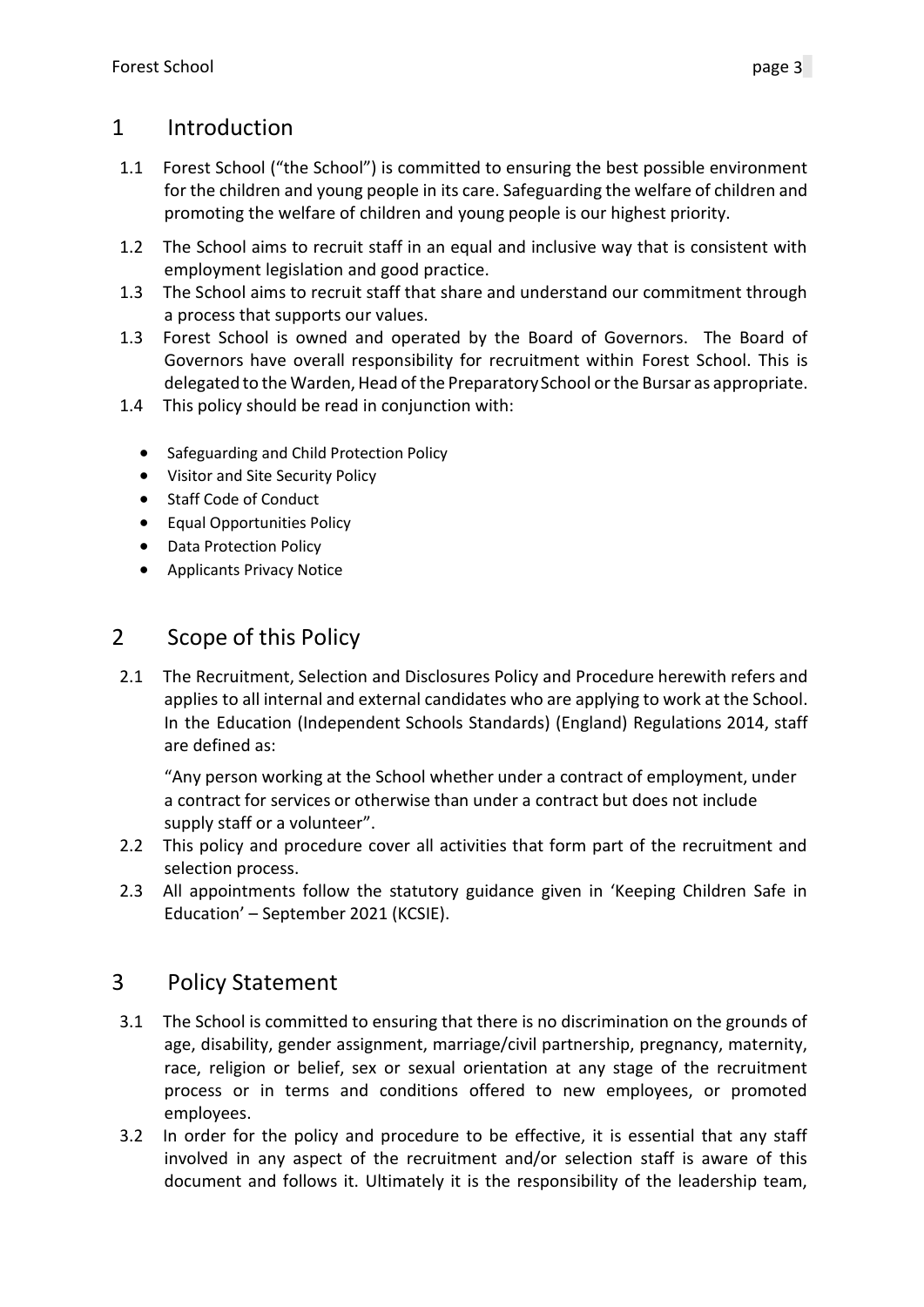including Heads of Department, in conjunction with HR to ensure that this is the case.

- 3.3 The School will monitor the composition of its workforce, in order to identify areas that may need positive action measures to promote equal opportunity and diversity.
- 3.4 Recruiting and selecting the best people is of paramount importance to the continued success of the School.

### <span id="page-3-0"></span>4 Recruitment Process

The School's approach to each aspect of the recruitment process is outlined in sections 4.1 to 4.8 below

#### 4.1 **Identification of a Recruitment Need**

Before any position (permanent or temporary) can be advertised or recruited, line managers must submit a Staff Recruitment Approval Form for consideration.

A Staff Recruitment Approval Form must be submitted, whether it is:

- To replace an existing role
- A new role created
- A change of role (including fixed term to permanent)
- A long-term cover for a role

Recruitment approval must be obtained from the Staffing Committee (comprised of the Bursar, Deputy Warden, HR Manager, Warden). Their role is to consider and respond to all requests, identify the staffing needs of the School, ensure the job description and person specification are accurate, agree the justification and the costing of any recruitment.

#### 4.2 **Job Description (including Person Specification)**

A job description and person specification will be created for all posts detailing the duties and responsibilities of the post. It must be accurate, up to date and specific to the role.

The job description will also include the person specification which outlines all the necessary qualifications, experience, knowledge and skills requirementsfor the post.

The job description will always state that the person appointed will be responsible for the safeguarding of children and will include a link to the School's Safeguarding and Child Protection Policy.

The person specification must make reference to the responsibility for safeguarding and promoting the welfare of Forest pupils.

#### 4.3 **Advertising**

All vacant positions will be advertised on the School's website and via appropriate channels to ensure the best field of applicants are obtained.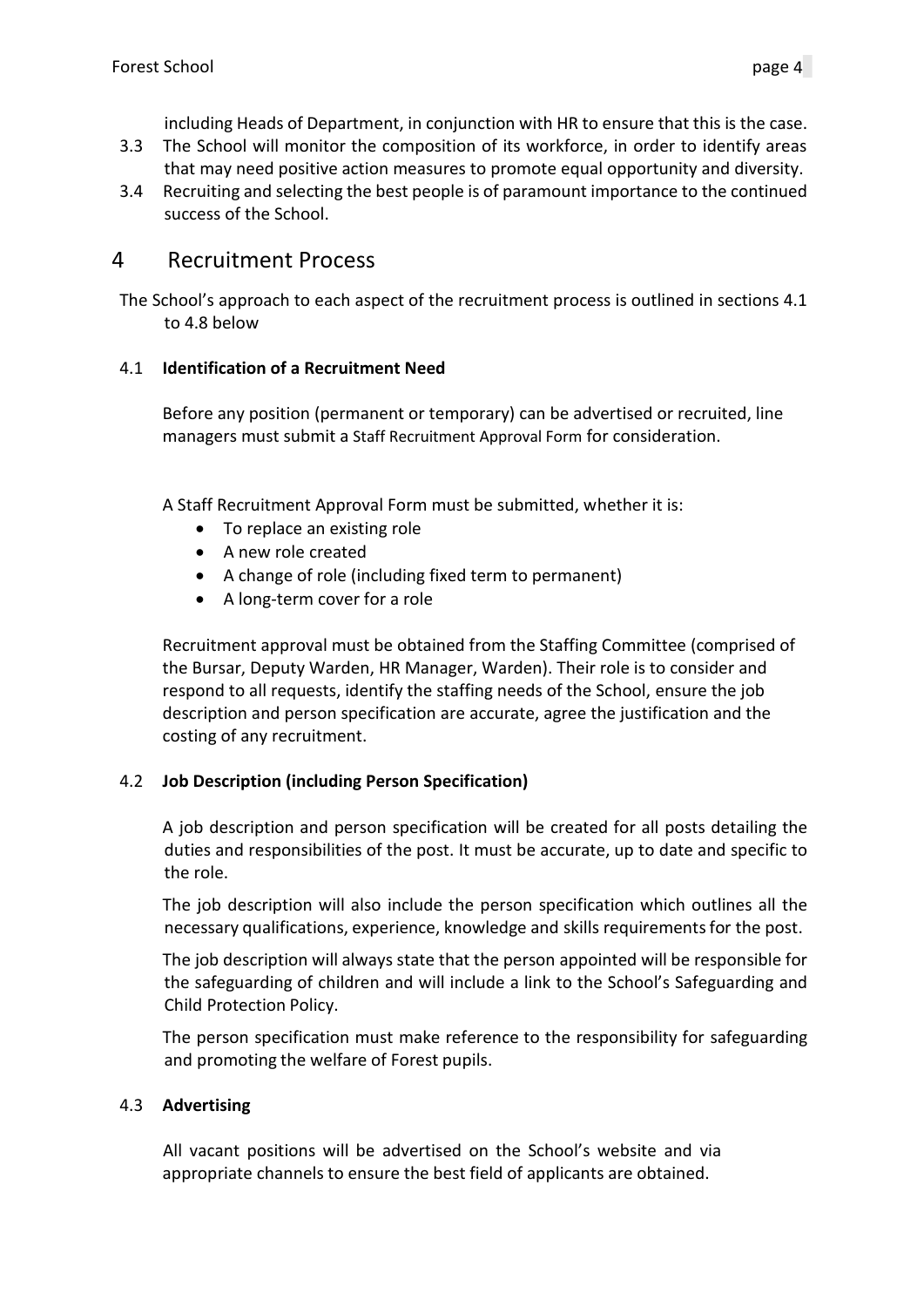All employees (including fixed-term employees) will be notified of any positions that arise during their employment by way of these being posted on the School's intranet.

All advertisementsfor jobs, whether on-line, in newspapers or magazines, will include this statement:

*'The School is committed to safeguarding and promoting the welfare of children and expects all staff to share this commitment. Applicants must be willing to undergo child protection screening appropriate to the post including checks with past employers and the Disclosure and Barring Service. We are an equal opportunities employer.'*

#### 4.4 **Applications and Shortlisting**

Applicants (internally or externally) must fully complete the relevant application form; CVs will not be accepted in substitution for completed application forms.

Application forms are carefully scrutinised by at least two people, applying the same criteria from the post and person specification to each applicant.

Checks will be made of previous employment history to ascertain satisfactory reasons for any gaps in employment and any discrepancies will be discussed with the candidate.

As the position for which candidates are applying involves substantial opportunity for access to children, it is important that applicants provide the School with legally accurate answers.

Shortlists will be determined by the extent to which an applicant's experience, knowledge and skills match the role requirements as demonstrated within their application. Shortlisted applicants will be invited to attend a formal interview at which his/her relevant skills and experience will be discussed in more detail.

Applicants will be notified of the decision made in respect of their application by phone or email. Due to the volume of applications, specific feedback will not generally be provided at shortlisting stage.

#### 4.5 **Closing Date**

All advertisements will include a closing date for receipt of application. The School will aim to give applicants as much time as possible to complete the application form.

#### 4.6 **Selection (Assessments and Interviews)**

The School willshortlist applicants according to the relevance and applicability of their professional attributes and personal qualities to the role.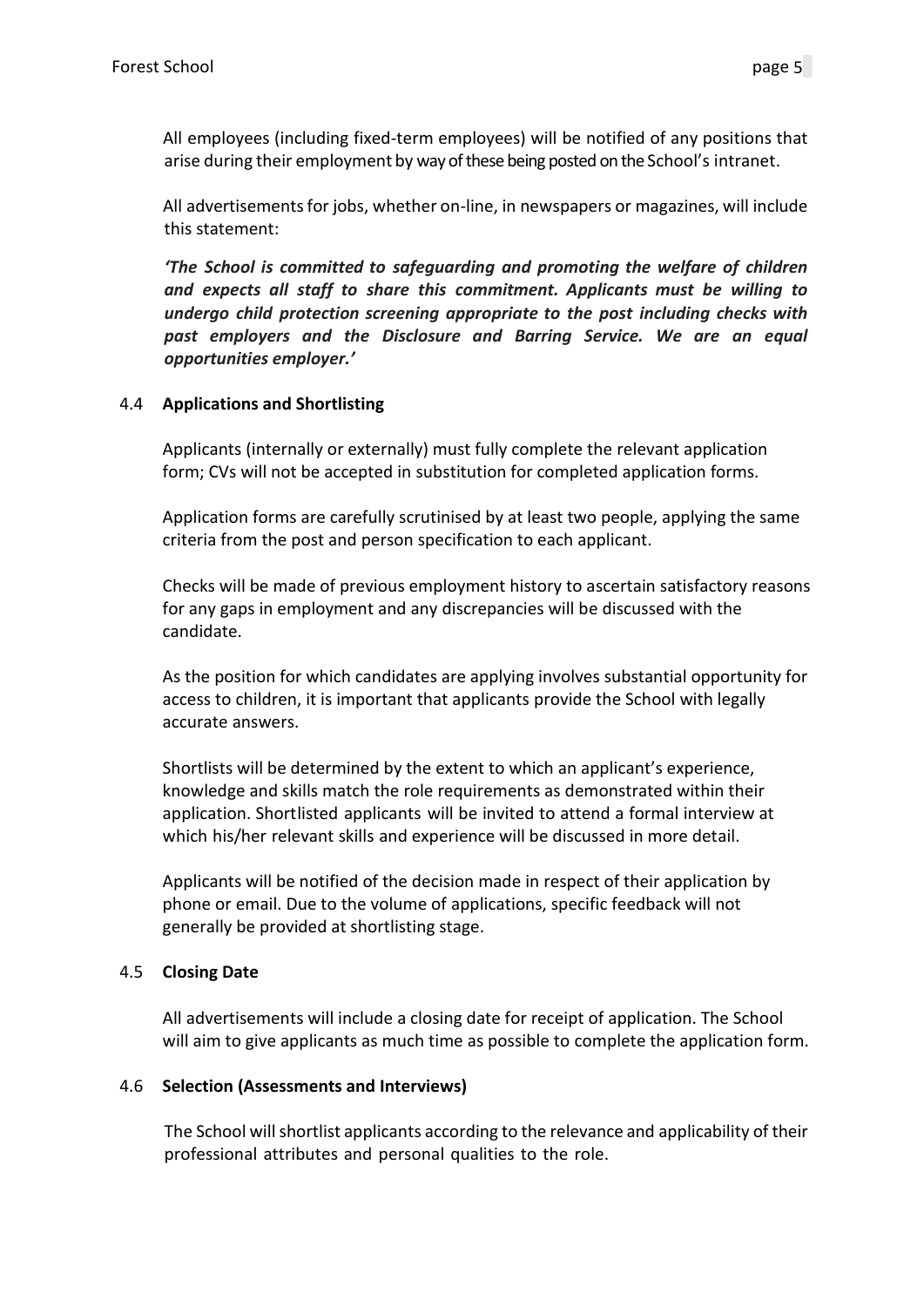Candidates with a disability who are invited to interview should inform the School of any necessary reasonable adjustments or arrangements to assist them in attending the interview.

All formal interviews will have a panel of at least two people chaired by the Warden, Head of the Preparatory School or The Bursar as appropriate or another designated senior member of staff. It is recommended best practice that at least one person on the appointment panel will have undertaken safer recruitment training. The Chair of Governors should chair the panel for the Bursar's/Wardens appointment. The interviewers involved will be required to state any prior personal relationship or knowledge of any of the candidates and a judgement will be made by the Chair as to whether an interviewer should withdraw from the panel. Should the Chair have a conflict of interest, the Vice Chair shall decide whether the Chair should withdraw from the panel.

The interview will be conducted in person and the areas which it will explore will include suitability to work with children.

Candidates may be required to complete assessments, case studies, presentations and/or other job-related exercises as appropriate for the job.

All candidates invited to interview must bring documents confirming any educational and professional qualifications that are necessary or relevant for the post (e.g. the original or certified copy of certificates, diplomas etc). Where originals or certified copies are not available for the successful candidate, written confirmation of the relevant qualifications must be obtained by the candidate from the awarding body.

The School requests that all candidates invited to interview also bring with them:

- 1. A current driving licence including a photograph, a passport or a full birth certificate;
- 2. A utility bill or financial statement issued within the last three months showing the candidate's current name and address;
- 3. Where appropriate any documentation evidencing a change of name;
- 4. Where applicable, proof of entitlement to work and reside in the UK.

The HR department are responsible for drawing up the interview schedule in advance, liaising with key stakeholders, book rooms and catering and ensuring compulsory questions are asked and ID is verified for Right to Work. Qualifications should also be photocopied and signed by the checker. Notes of the interview and any other notes on the candidate taken during the recruitment and selection process should be passed back to the HR department and following the process, will be kept for a minimum of 6 months.

#### **Please note that originals of the above are necessary. Photocopies or certified copies are not sufficient.**

#### 4.7 **Appointing New Employees**

All checks will be made in advance of appointment or as soon as practicable after appointment and any offer to a successful candidate (internal or external) will be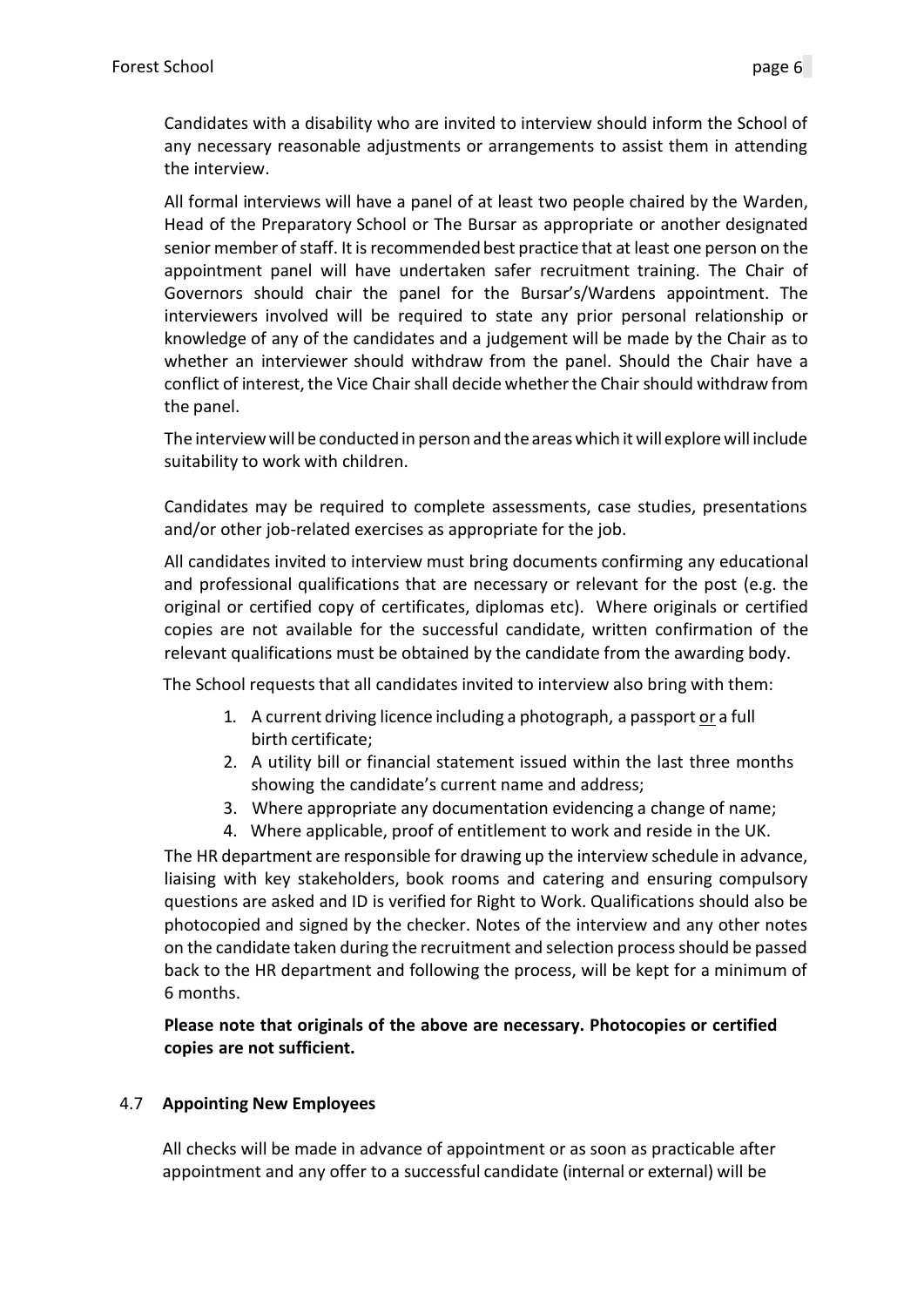conditional upon:

- 1. Receipt of at least two satisfactory references (if these have not already been received);
- 2. Verification of identity and qualifications including, where appropriate, evidence of the right to work in the UK;
- 3. A satisfactory enhanced DBS check and if appropriate, a check of the Barred List maintained by the DBS;
- 4. For a candidate to be employed as a teacher, a check that that the candidate is not subject to a prohibition order issued by the Secretary of State Teachingwork is defined in The Teachers' Disciplinary (England) Regulations 2012 to encompass:
- Planning and preparing lessons and courses for pupils
- Delivering and preparing lessons to pupils
- Assessing the development, progress and attainment of pupils
- Reporting on the development, progress and attainment of pupils;
	- 5. Verification of professional qualifications, where appropriate;
	- 6. Verification of successful completion of statutory induction period (for teaching posts – applies to those who obtained Qualified Teacher Status (QTS) after 7 May 1999);
	- 7. Where the successful candidate has worked or been resident overseas such checks and confirmations as the School may consider appropriate, in lines with Keeping Children Safe in Education Part 3 so

that any relevant events that occurred outside the UK can be considered;

- 8. Satisfactory medical fitness; \*
- 9. Confirmation that the candidate is not disqualified from providing childcare asset out in the statutory guidance "Disqualification under the Childcare Act 2006 (July 2018)" and Receipt of a signed Staff Suitability Declaration form showing that the candidate is not disqualified from providing childcare as set out in the statutory guidance "Disqualification under the Childcare Act 2006 (July 2018)"
- 10.For a candidate to be employed into a senior management position. The senior manager positions that are affected by disqualification are at chief executive and chief finance officer level. This guidance explains in more detail how to identify these roles. as set out above under "Scope of this Policy", receipt of a signed "senior charity manager positions: automatic disqualification declaration" confirming that the candidate is not disqualified from acting in a senior management position for a charity in accordance with the automatic disqualification rules for charities.
- 11.Where the successful candidate will be taking part in the management of the school or a management role, a check will be carried out under section 128 of the Independent Educational Provision in England (Prohibition on Participation in Management) Regulations 2014. This applies to all Governors, Senior Management Team, teaching heads of department and those with management responsibilities.
- 12. For a candidate that has lived or worked outside the UK, Individuals who have lived or worked outside the UK must undergo the same checks as all other staff in Forest School. This includes obtaining (via the applicant) an enhanced DBS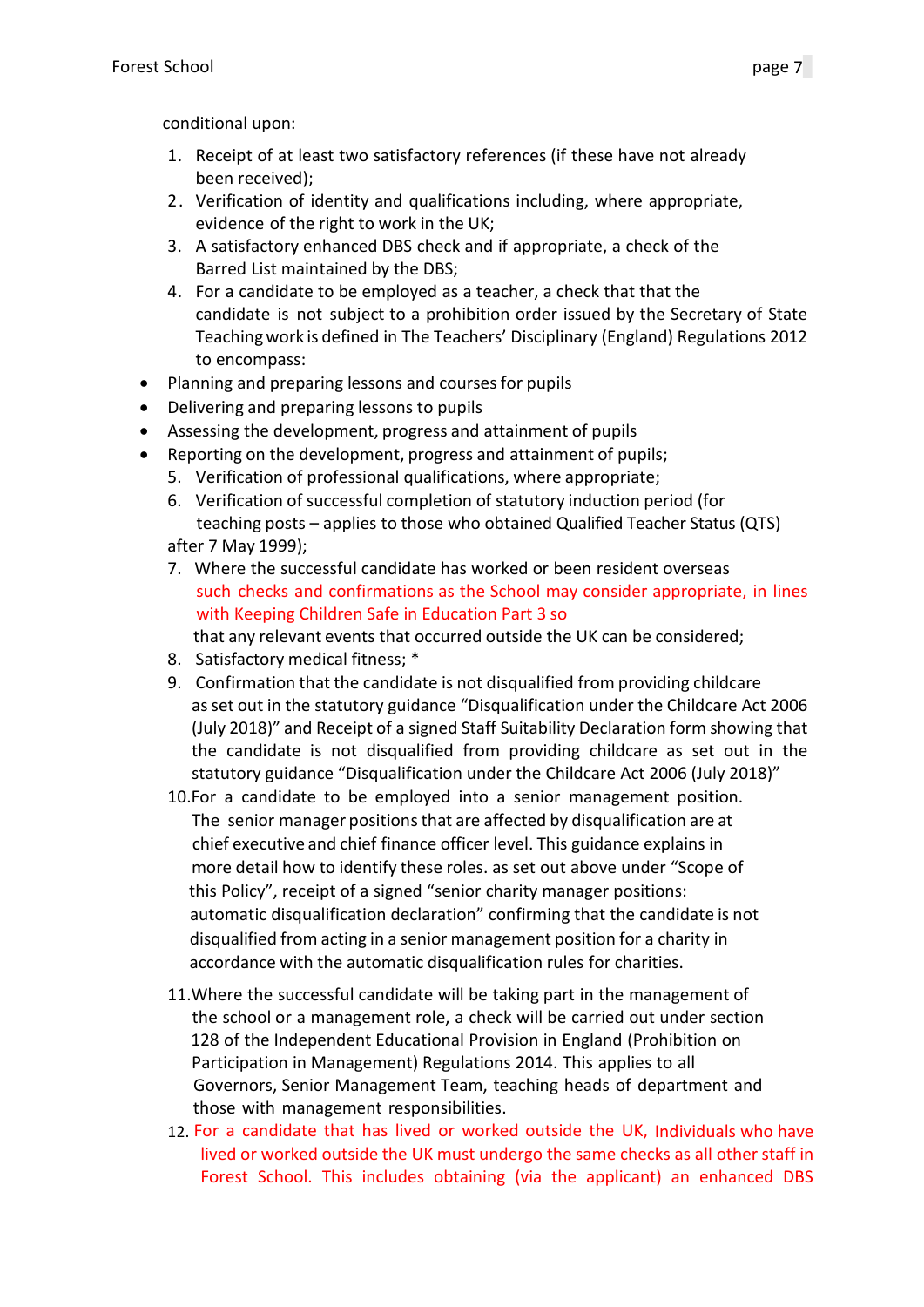certificate (including barred list information, for those who will be engaging in regulated activity) even if the individual has never been to the UK. In addition, Forest School will make any further checks they think appropriate so that any relevant events that occurred outside the UK can be considered. These checks could include, where available:

- •criminal records checks for overseas applicants [Home Office guidance can](https://www.gov.uk/government/publications/criminal-records-checks-for-overseas-applicants)  [be found on GOV.UK;](https://www.gov.uk/government/publications/criminal-records-checks-for-overseas-applicants) and for teaching positions
- •obtaining a letter of professional standing from the professional regulating authority in the country in which the applicant has worked. Advice about which regulatory or professional body applicants should contact is available from the National Recognition Information Centre for the United Kingdom, [UK NARIC.](https://www.naric.org.uk/)

Where available, such evidence will be considered together with information obtained through other pre-appointment checks to help assess their suitability. Where this information is not available Forest School will seek alternative methods of checking suitability and or undertake a risk assessment that supports informed decision making on whether to proceed with the appointment.

Further information can be found in DfE Guidance[: Recruit teachers from overseas.](https://www.gov.uk/guidance/recruit-teachers-from-overseas) Some overseas qualified teachers can apply to the Teaching Regulation Agency (TRA) for the award of qualified teacher status (QTS) in England. More information about this is available [here.](https://www.gov.uk/guidance/qualified-teacher-status-qts)

13.Once all pre-employment checks have been completed, the file should then transfer to the HR department to complete the DBS, add the employee to the Single Central Register (SCR), overseen by the Health & Safety Compliance Director, and add to the School MIS.

#### 4.8 **References**

The School will seek the references referred to in section 4.7 above for shortlisted candidates (including internal applicants) and may approach previous employers for information to verify particular experience or qualifications, before interview. One of the references must be from the applicant's current or most recent employer. References must be received by a senior person with appropriate authority. If the candidate does not wish the School to take up referencesin advance of the interview, they should notify the School at the time of applying.

The School will ask all referees if the candidate is suitable to work with children.

The School will only accept references obtained directly from the referee and it will not rely on references or testimonials provided by the applicant or on open references or testimonials. The School will verify all references. Where references are received electronically, the School will ensure they originate from a legitimate source.

#### 4.8 **Medical Fitness**

The School is legally required to verify the medical fitness of anyone to be appointed to a post at the School, after an offer of employment has been made but before the appointment can be confirmed.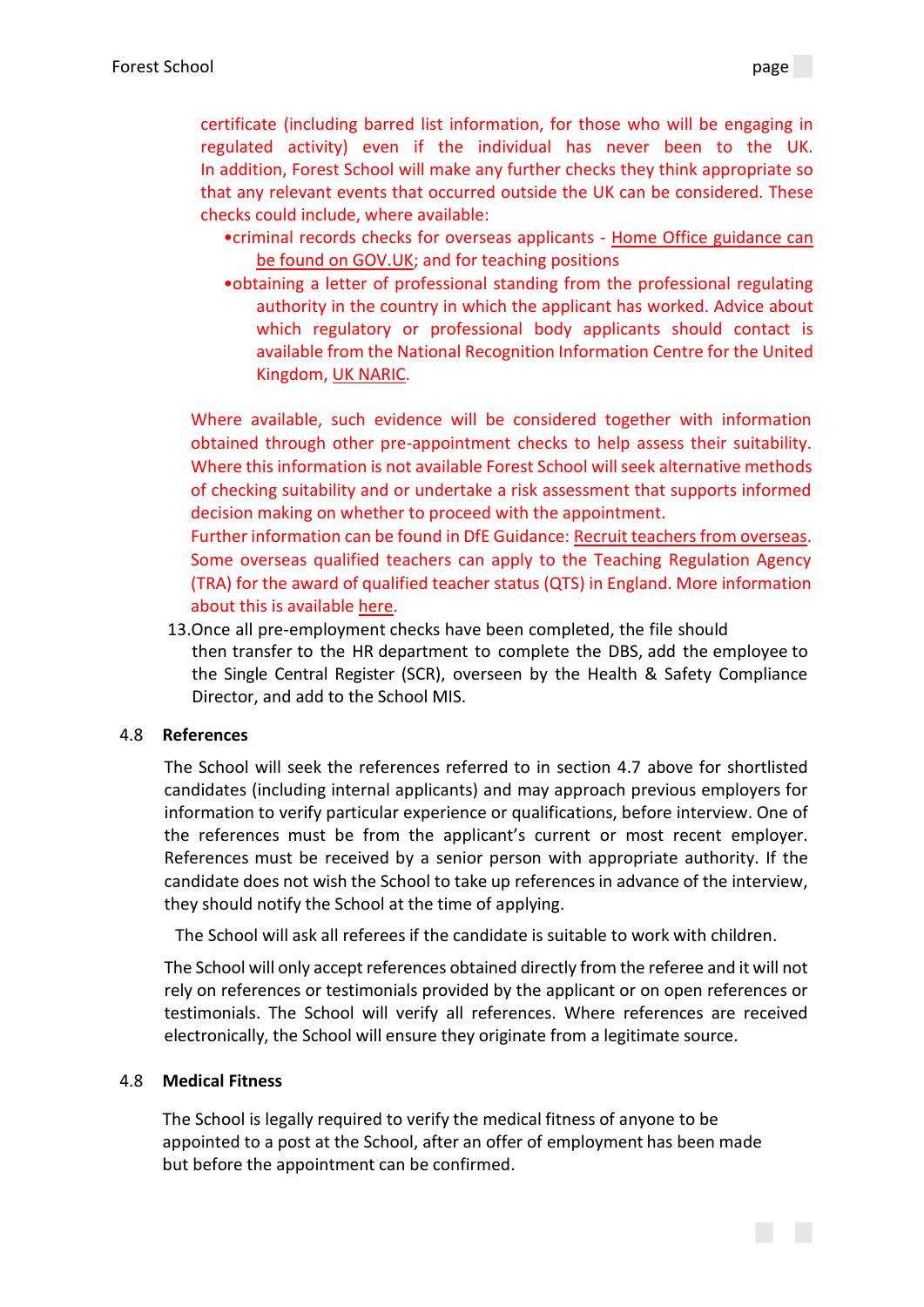It is the School's practice that all applicants, to whom an offer of employment is made, must complete a Health Questionnaire. The School will arrange for the information contained in the Health Questionnaire to be reviewed by the School's medical advisor (Only if required). This information will be reviewed against the Job Description and the Person Specification for the particular role, together with details of any other physical or mental requirements of the role i.e. proposed timetable, extra- curricular activities, layout of the School etc. If the School's medical advisor has any doubts about an applicant's fitness the School will consider reasonable adjustments in consultation with the applicant. The School may also seek a further medical opinion from a specialist or request that the applicant undertakes a full medical assessment.

Successful applicants will be required to sign a declaration of medical fitness confirming that there are no reasons, on grounds of mental or physical health, why they should not be able to discharge the responsibilities required by the role. If an applicant prefers to discuss this with the School instead, or to attend an occupational health assessment to consider their fitness for the role, they should contact the HR Department so that appropriate arrangements can be made.

The School is aware of its duties under the Equality Act 2010. No job offer will be withdrawn without first consulting with the applicant, obtaining medical evidence, considering reasonable adjustments and suitable alternative employment.

### <span id="page-8-0"></span>5 Disclosure and Barring Service (DBS)

- 5.1 The DBS helps employers make safer recruitment decisions. The School will refer to the Department for Education ("DfE") document, 'Keeping Children Safe in Education' and any amended version in carrying out the necessary required DBS checks.
- 5.2 The successful applicant will be required to complete a Disclosure Form DBS. Additionally, successful applicants should be aware that they are required to notify the school immediately if they are any reasons why they should not be working with children. This includes any staff who are disqualified from childcare or registration
- 5.3 The statutory guidance "Disqualification under the Childcare Act 2006 (July 2018)" applies to those providing early years childcare or later years childcare, including before school and after school clubs, to children who have not attained the age of 8 AND to those who are directly concerned in the management of that childcare.
- 5.4 The school takes its responsibility to safeguard children very seriously and any staff member and/or successful candidate who is aware of anything that may affect his/her suitability to work with children must notify The School immediately. This will include notification of any convictions, cautions, court orders, reprimands or warnings he/she may receive.
- 5.5 Staff and/or successful candidates who are disqualified from childcare or registration may apply to Ofsted for a waiver of disqualification. Such individuals may not be employed in the areas from which they are disqualified, or involved in the management of those settings, unless and until such waiver is confirmed. Please speak to the Warden, Head of the Preparatory School or The Bursar as appropriate for more details.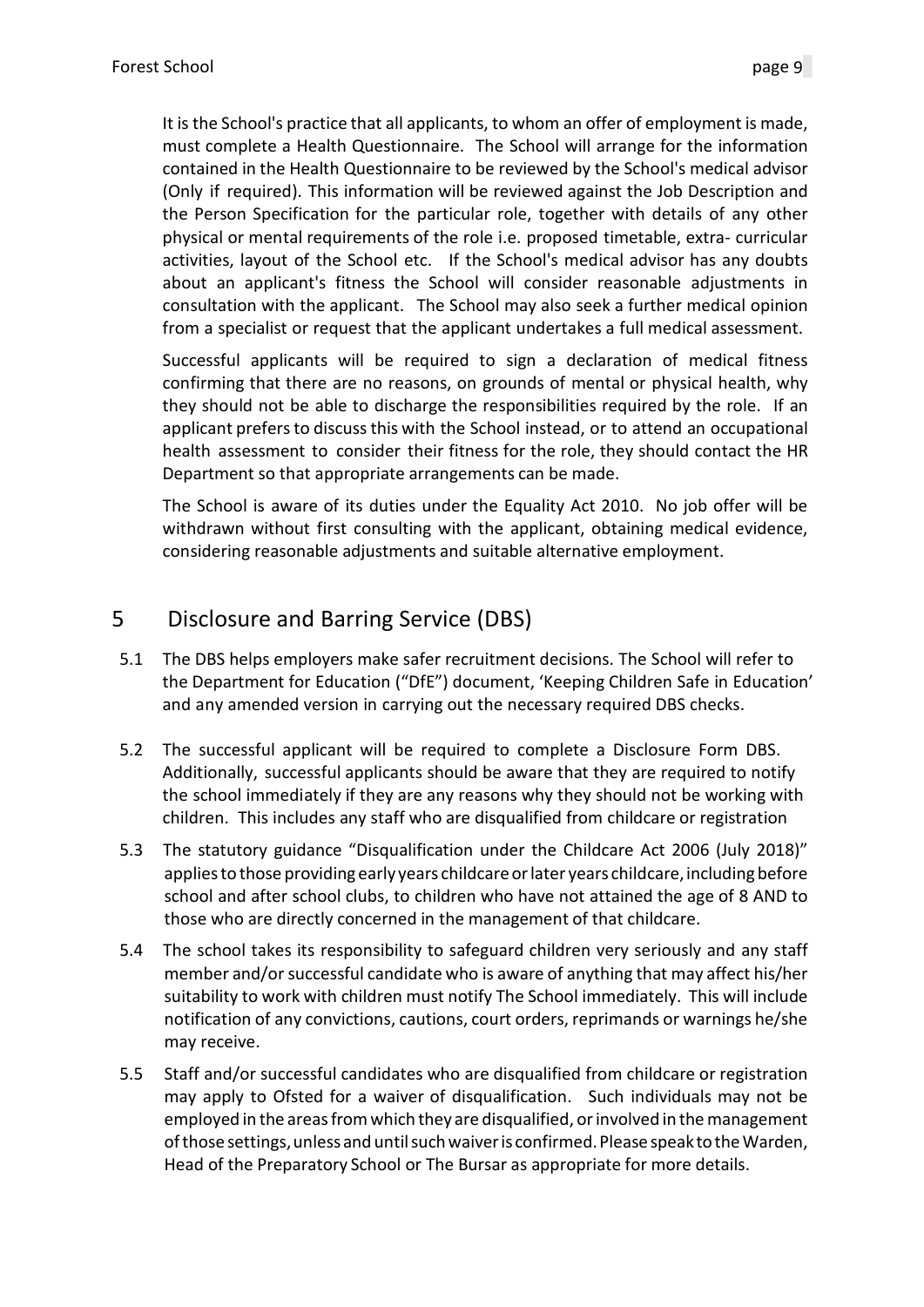- 5.6 Failure to declare any convictions(that are not subject to DBS filtering) may disqualify a candidate for appointment or result in summary dismissal if the discrepancy comes to light subsequently.
- 5.7 The School has a legal duty under section 26 of the Counter-Terrorism and Security Act 2015 to have 'due regard to the need to prevent people from being drawn into terrorism'. This is known as the Prevent duty. Schools are required to assess the risk of children being drawn into terrorism, including support for extremist ideas that are part of terrorist ideology. Accordingly, as part of the recruitment process, when an offer is made the offer will be subject to a Prevent duty risk assessment [more guidance for schools from the DfE on this can be found at:

[https://www.gov.uk/government/uploads/system/uploads/attachment\\_data/file/43](https://www.gov.uk/government/uploads/system/uploads/attachment_data/file/439598/prevent-duty-departmental-advice-v6.pdf) [9](https://www.gov.uk/government/uploads/system/uploads/attachment_data/file/439598/prevent-duty-departmental-advice-v6.pdf)

[598/prevent-duty-departmental-advice-v6.pdf\]](https://www.gov.uk/government/uploads/system/uploads/attachment_data/file/439598/prevent-duty-departmental-advice-v6.pdf).

- 5.8 If the candidate is currently working with children, on either a paid or voluntary basis, the School will ask their current employer about disciplinary offences, including disciplinary offences relating to children or young persons (whether the disciplinary sanction is current or time expired), and whether the candidate has been the subject of any child protection allegations or concerns and if so the outcome of any enquiry or disciplinary procedure.
- 5.9 If the candidate is not currently working with children but has done so in the past, the School will ask the previous employer about those issues. Where neither the current nor previous employment has involved working with children, the School will still ask the current employer about the candidate's suitability to work with children. Where the candidate has no previous employment history, the School may request character references which may include referencesfrom the candidate's school or university.
- 5.10 All candidates should be aware that provision of false information is an offence and could resultin the application being rejected orsummarydismissal by the School ifthey have been appointed, and a possible referral to the police and/or DBS.
- 5.11 Upfront disclosure of a criminal record may not debar a candidate from appointment as the School shall consider the nature of the offence, how long ago and at what age it was committed and any other relevant factors. Information should be submitted in confidence enclosing details in a separate sealed envelope which will be seen and then destroyed by the Warden, Head of the Preparatory School or The Bursar as appropriate. If candidates would like to discuss this beforehand, they are asked to please telephone in confidence to the Warden, Head of the Preparatory School or The Bursar as appropriate for advice.
- 5.12 Any unspent convictions, cautions, reprimands or warnings must be disclosed to the School. However, amendments to the Exceptions Order 1975 (2013) provide that certain spent convictions and cautions are 'protected' and are not subjectto disclosure to employers and cannot be taken into account. Guidance and criteria on the filtering of these cautions and convictions can be found at the Disclosure and Barring Service website.

#### **Applicants with periods of overseas residence**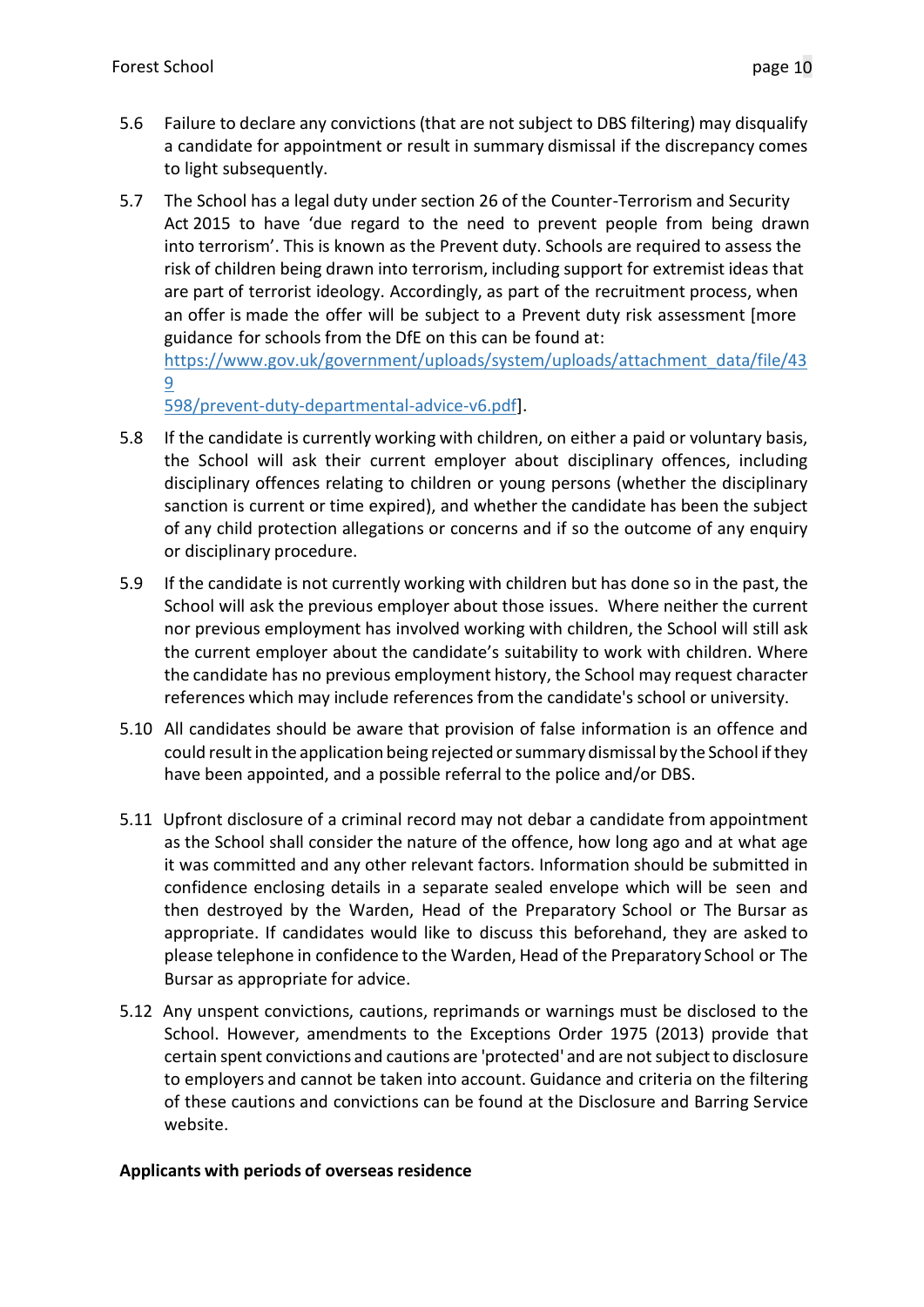- 5.13 DBS checks will still be requested for applicants with recent periods of overseas residence and those with little or no previous UK residence. The School will take into account the "DBS unusual addresses guide" in such circumstances.
- 5.14 The School takes into account the guidance issued by the NSPCC when deciding whether to request overseas information from applicants, which recommends that such information should be sought on those who have lived overseas for periods of three months or more in the last five years. However, the School recognises that Education (Independent School Standards) Regulations 2014 do not specify that a minimum period of overseas residence is required. The School therefore assesses each applicant's situation on its individual facts.
- 5.15 Where applicants are asked to provide further overseas information this will include a criminal record check from the relevant jurisdiction(s) or a certificate of good conduct (as appropriate) and / or references from any employment held.
- 5.16 Work can only commence once sufficient overseasinformation has been received and only if the School has considered that information and confirmed that the applicant is suitable to commence work at the School.

#### **If disclosure is delayed**

5.17 A short period of work is allowed under controlled conditions, at the Health and Safety

& Compliance Directors discretion. However, if an 'enhanced disclosure' is delayed, The Warden may allow the member of staff to commence work:

- Without confirming the appointment;
- After a satisfactory check of the barred list if the person will be working in regulated activity and all other relevant checks (including any appropriate prohibition checks) having been completed satisfactorily;
- Provided that the DBS application has been made in advance;
- With appropriate safeguards taken (for example, loose supervision);
- Safeguards reviewed at least every two weeks by HR Dept and the member of staff. This is documented within the Forest School Pending DBS Risk Assessment;
- The person in question is informed what these safeguards are; and
- It is recommended, but not a requirement, which a note is added to the single central register and evidence kept of the measures put in place.
- 5.18 The above will be documented using the Schools Pending DBS Risk Assessment proforma.

#### **DBS Update Service**

5.19 Where an applicant subscribes to the DBS Update Service the applicant must give consent to the school to check there have not been changes since the issue of a disclosure certificate. A barred list check will still be required.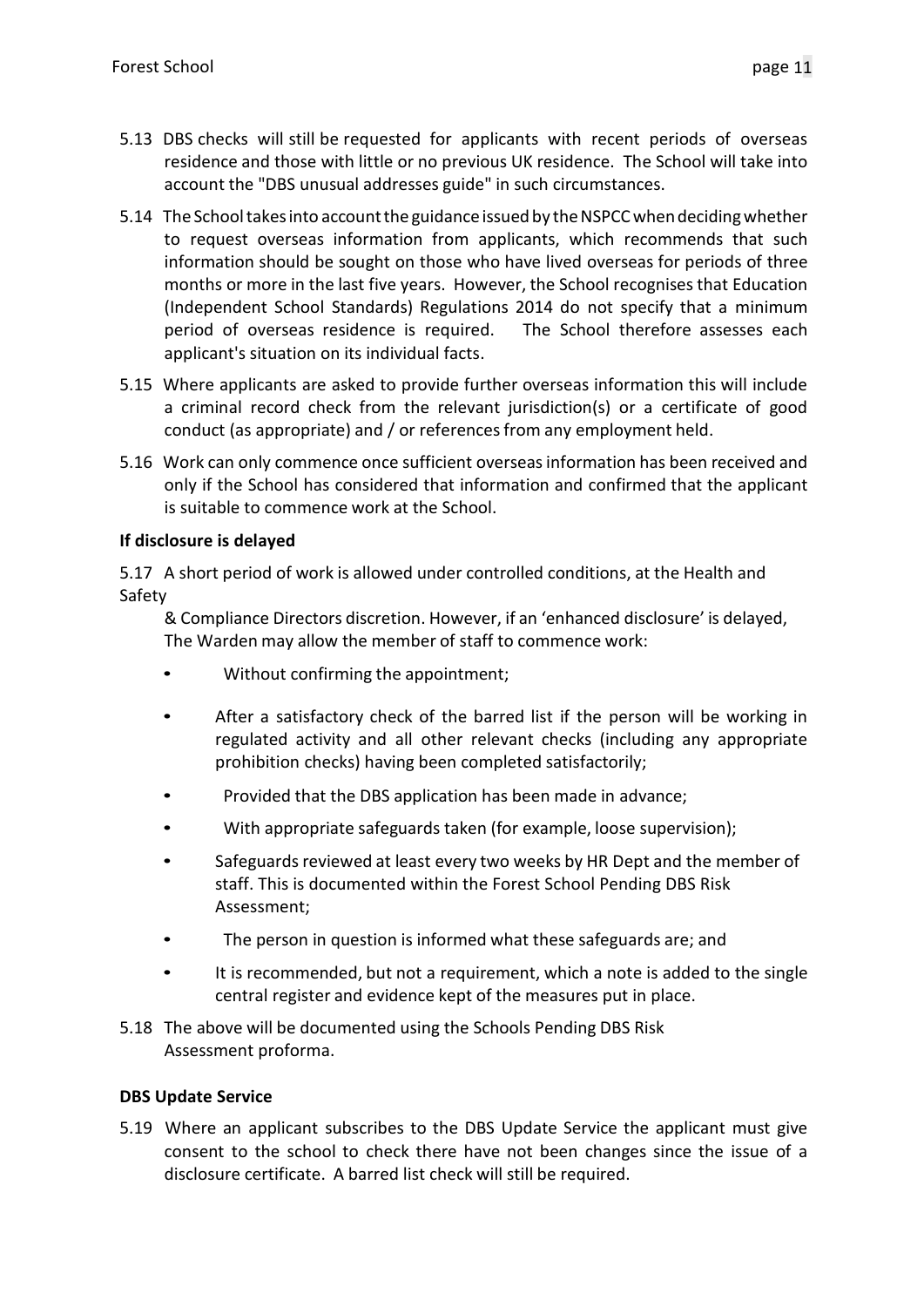### <span id="page-11-0"></span>6 Expenses

Forest School will reimburse candidate's reasonable, standard class travel expenses on request. Accommodation and overseas travel expenses will only be reimbursed by agreement in advance by the Bursar.

# <span id="page-11-1"></span>7 Data Protection/Confidentiality

Records relating to recruitment will be held and destroyed in accordance with the DBS Code of Practice and its obligations under the Data Protection Act. For further information, please refer to the Data Protection Policy.

# <span id="page-11-2"></span>8 Supply Staff/Contractors

- 8.1 Any position, whether it is budgeted for or not and which will requirement payment, must be approved via the Staffing Recruitment Committee by completing the Ad Hoc Request Form.
- 8.2 In the case of agency or contract workers, the School shall obtain written confirmation from the agency or company that it has carried out the appropriate checks. The School conductsidentity checkson agency and contract workerson arrival in School and, in the case of agency workers which includes supply staff, the School must be provided with a copy of the DBS check for such staff.
- 8.3 The School will check with the relevant supply agency that the required checks have been carried out (identity, enhanced disclosure – renewed every 3 years, right to work in the UK, barred list, prohibition, qualifications, overseas checks, two references, declaration of medical fitness, check of previous employment history). The SCR shows these checks have been made and the School carries out its own identity check and has seen a copy of the disclosure (whether or not it discloses any information).
- 8.4 Certain individuals are automatically disqualified from acting in senior management positions within a charity. Whether an individual falls into the category of a senior management position is judged using the following criteria:
	- A person who is accountable only to the Governors and who carries overall responsibility for the day-to-day management and control of the charity. At Forest School this would be the Warden.
	- A person who is accountable only to the Head or the Governors, and who is responsible for the overall management and control of the charity's finances. At Forest School this would be The Bursar.
	- Being disqualified means that a person can't take on, or stay in, a senior manager position – even on an interim basis, unless the Charity Commission has removed (or 'waived') the disqualification.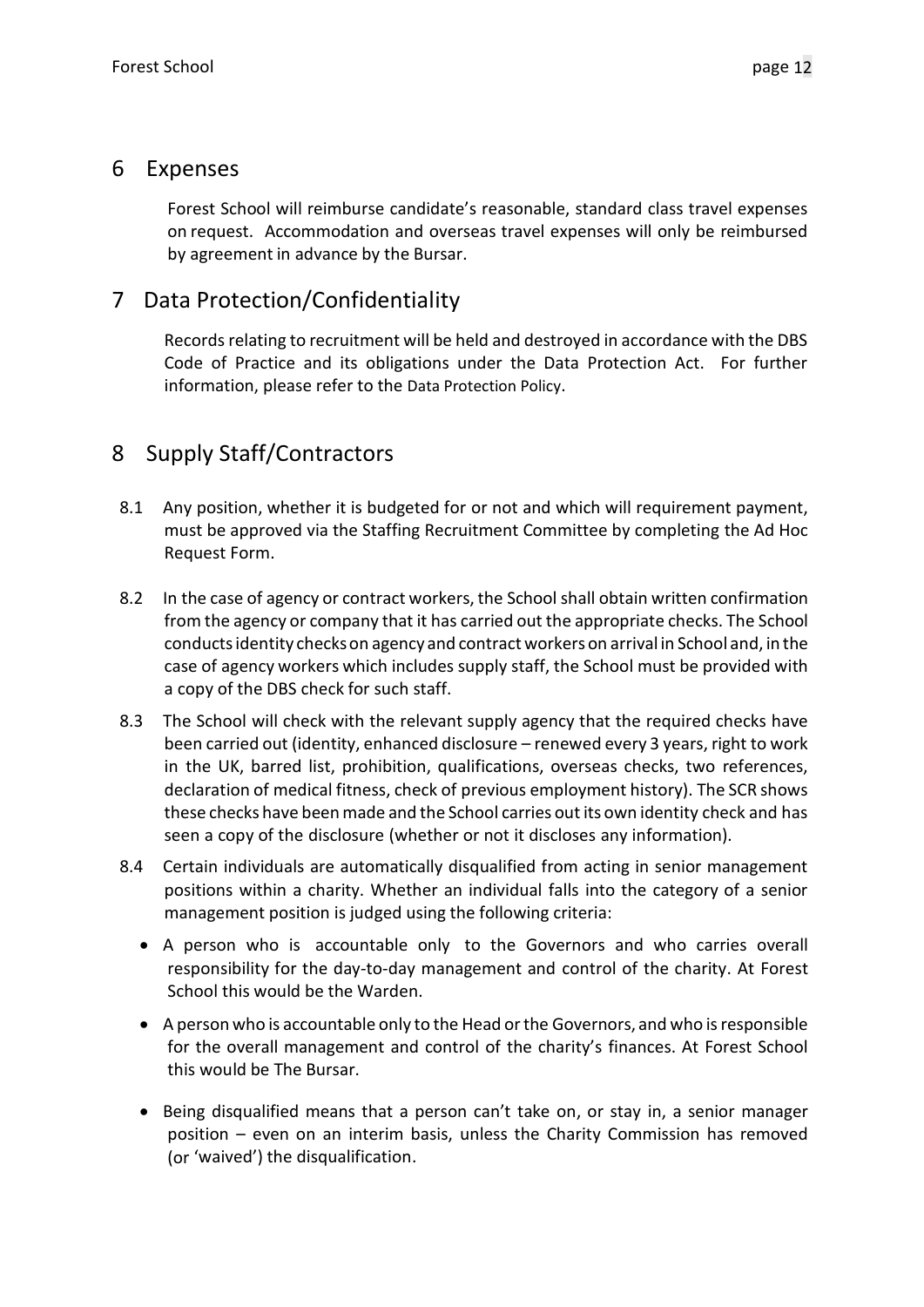- 8.5 In respect of contractors, unchecked contractors will under no circumstances be allowed to work unsupervised in School. The School will determine the appropriate level of supervision depending on the circumstances.
- 8.6 Any staff who TUPE transfer into the School's staff will be required to undertake the statutory requirements with regard to safer recruitment checks.
- 8.7 If staff are transferred under TUPE (gap of three months or less and information complete) information will be passed to the new employer and a note made on the SCR that details have been accepted under TUPE.

### <span id="page-12-0"></span>9 Volunteers

All potential volunteers will be vetted and risk assessed by the Lead organiser and the Health and Safety & Compliance Director for the volunteer prior to confirmation that they can be appointed. All volunteers for personal care or frequent/regular activities and with opportunity for unsupervised contact with children will be required to undertake a DBS check prior to volunteering. If the result of the DBS check is not known at the time of the volunteer starting work, they will be required to be supervised on site until the result is known. References may be taken up for the volunteer if appropriate. Please click here for the volunteer request form.

### <span id="page-12-1"></span>10 Visiting Speakers

The School is aware of its responsibility to check the suitability of visiting speakers in accordance with the *Prevent* Duty. Please refer to the Safeguarding and Child Protection Policy for more information. A record of this process is kept with the Health and Safety & Compliance Director.

### <span id="page-12-2"></span>11 Visitors and Site Security

This covers the need for visitors to be signed in at Reception and to be escorted about the school. More information within Safeguarding and Child Protection Policy and the Visitor and Site Security Policy.

### <span id="page-12-3"></span>12 Appendix - Policy on the Recruitment of Ex-Offenders

The School will not unfairly discriminate against any candidate for employment on the basis of conviction orotherdetailsrevealed. The Schoolmakesappointmentdecisionson the basis of merit and ability. If an individual has a criminal record this will not automatically bar him/her from employment within the School. Instead, each case will be decided on its merits in accordance with the objective assessment criteria set out below.

All candidates should be aware that provision of false information is an offence and could result in the application being rejected or summary dismissal if they have been appointed, and a possible referral to the police and/or DBS.

Under the relevant legislation, it is unlawful for the School to employ anyone who is included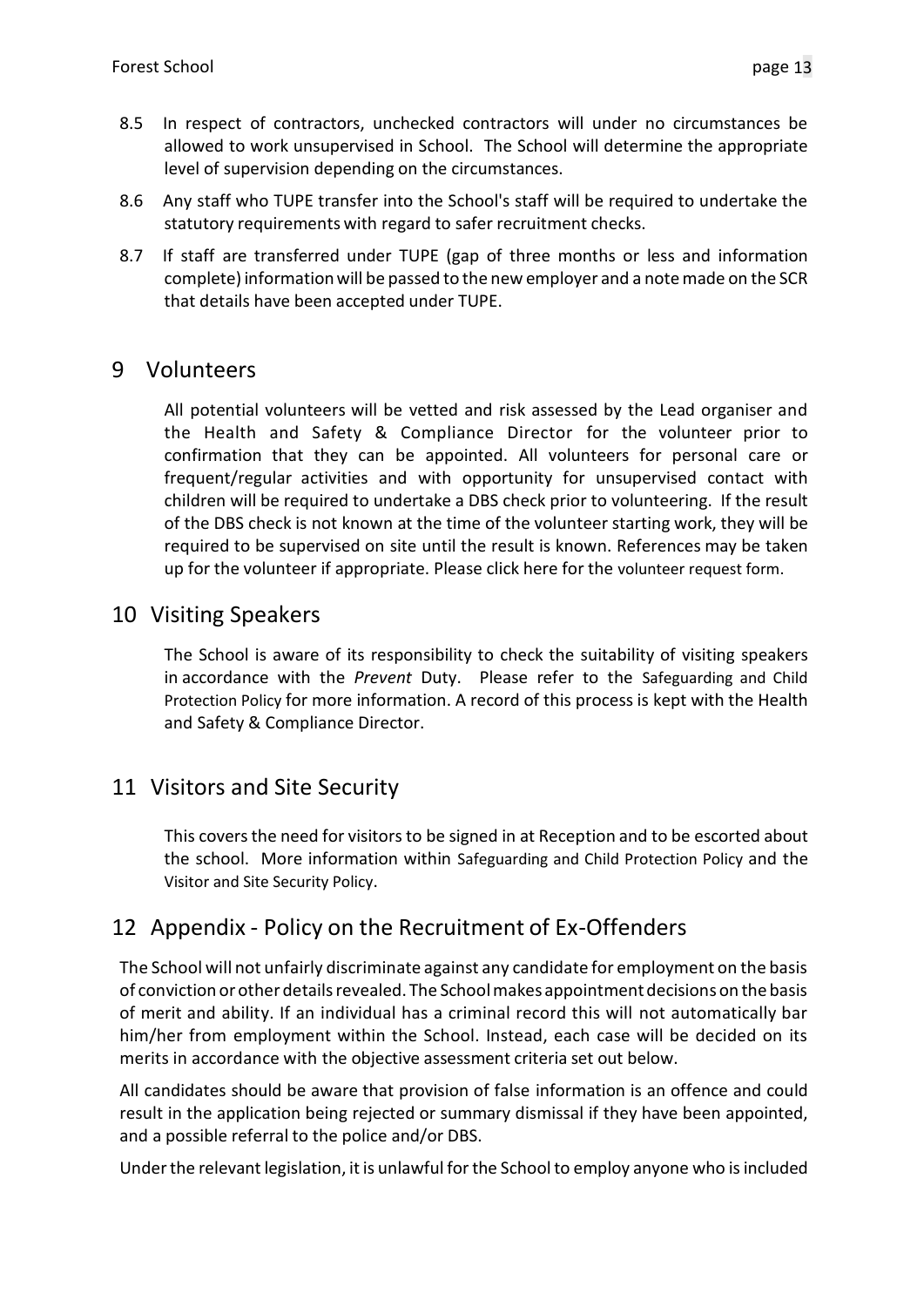on the lists maintained by the DBS of individuals who are considered unsuitable to work with children. In addition, it will also be unlawful for the School to employ anyone who is the subject of a disqualifying order made on being convicted or charged with the following offences against children: murder, manslaughter, rape, other serious sexual offences, grievous bodily harm or other serious acts of violence. It is also unlawful for the School to knowingly employ someone who works in the relevant settings and is disqualified from providing childcare under the statutory guidance "Disqualification under the Childcare Act 2006 (July 2018)".

It is a criminal offence for any person who is disqualified from working with children to attempt to apply for a position within the School. The School willreportthematterto the Police and/or the DBS if:

- the School receives an application from a disqualified person;
- is provided with false information in, or in support of an applicant's application; or
- the School has serious concerns about an applicant's suitability to work with children.

In the event that relevant information (whether in relation to previous convictions or otherwise)is volunteered by an applicant during the recruitmentprocess or obtained through a disclosure check, the School will consider the following factors before reaching a recruitment decision:

- whether the conviction or other matter revealed is relevant to the position in question;
- the seriousness of any offence or other matter revealed;
- the length of time since the offence or other matter occurred;
- whether the applicant has a pattern of offending behaviour or other relevant matters;
- whether the applicant's circumstances have changed since the offending behaviour or other relevant matters;
- in the case of disqualification from providing childcare, whether the applicant has or is able to obtain an Ofsted waiver from disqualification; and
- the circumstances surrounding the offence and the explanation(s) offered by the convicted person.

If the post involves regular contact with children, it is the School's normal policy to consider it a high risk to employ anyone who has been convicted at any time of any the following offences: murder, manslaughter, rape, other serious sexual offences, grievous bodily harm or other serious acts of violence, serious class A drug related offences, robbery, burglary, theft, deception or fraud.

If the post involves access to money or budget responsibility, it is the School's normal policy to consider it a high risk to employ anyone who has been convicted at any time of robbery, burglary, theft, deception or fraud.

If the post involves some driving responsibilities, it is the School's normal policy to consider it a high risk to employ anyone who has been convicted of drink driving.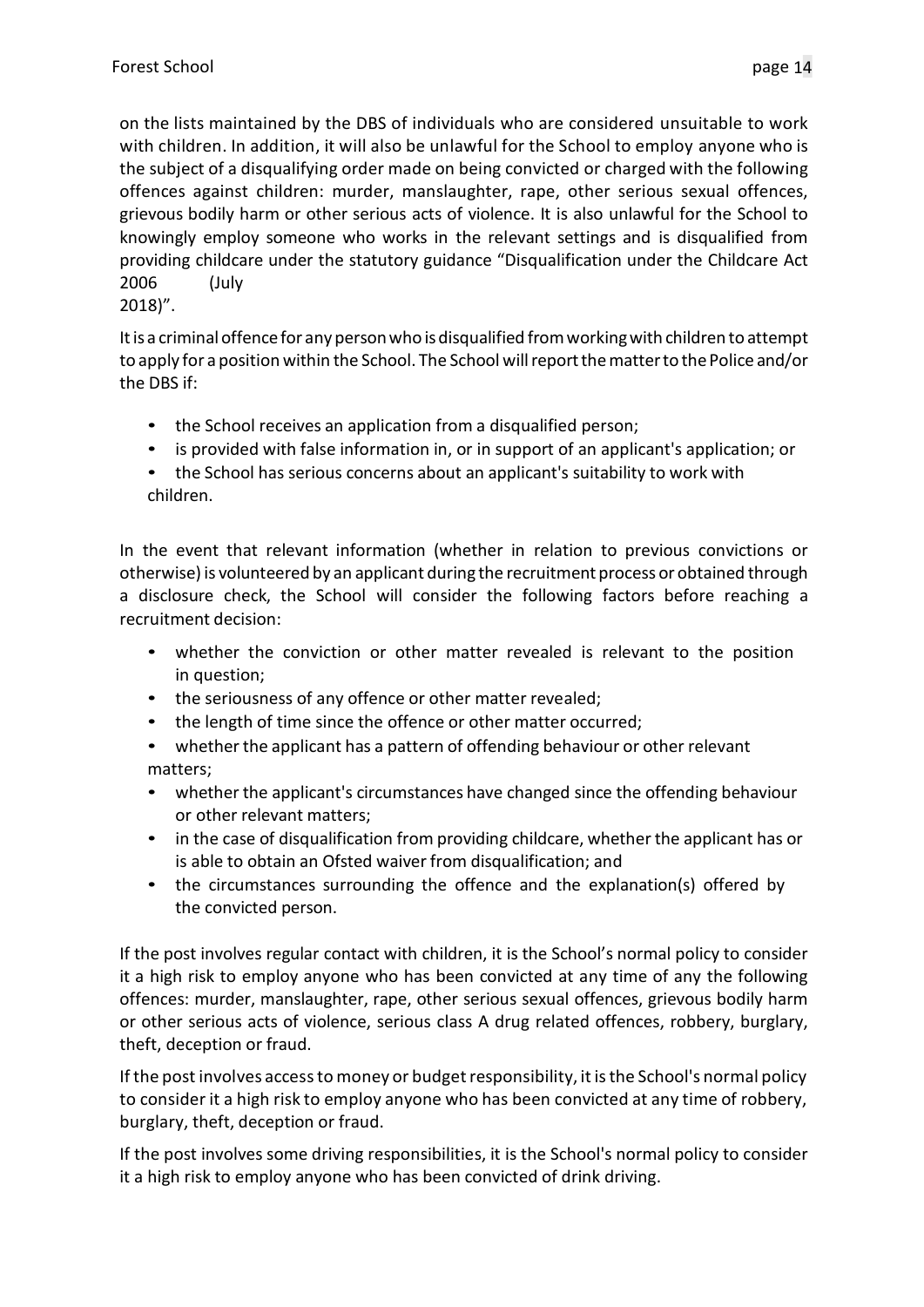# <span id="page-14-0"></span>13 New Staff Training on Safeguarding and Child Protection

- 13.1 Prior to the employeesstart date (not necessarily the appointment date) all staff must undergo the following training prior to starting work at Forest School.
- 13.2 The Education (Independent School Standards) Regulations 2014 require that all staff, including Support staff, music and sports coaches are thoroughly vetted before appointment and then trained in child protection policies and procedures. The requirement applies to everyone (including volunteer helpers and Governors) who are likely to have contact with children and young people, irrespective of whether they are employees of the school or, for example, employees of a catering company based in a school.
- 13.3 The only exceptions are occasional visitors, who are escorted throughout their visit, or those, such as night-time cleaners who work exclusively when pupils are not present. Governors must be offered child protection training shortly after appointment, and the topic must appear on the agendas of Governors' meetings once a year, when the Designated Safeguarding Lead (DSL) presents his report.
- 13.4 Forest School invests considerable time in the induction training of their staff, covering a number of different aspects relating to the functioning and management of the school. Most of this training is likely to centre round the individual's role and responsibilities; but the induction training in a few areas, such as child protection and fire evacuation procedures, will be identical to all, irrespective of role.
- 14.5 This training is given to volunteers and Governors as well. The training will be factual in content, and the school will record the names of those who received the training, together with the date on which it took place. All staff members must receive appropriate child protection training. The designated safeguarding lead (DSL) and all deputies must undergo updated child protection training every two years.
- 13.6 The Warden and all staff members must undergo child protection training which is updated regularly, in line with advice from the Local Safeguarding Children Board. (Waltham Forest Safeguarding Children's Board)
- **Related Child Protection Policies/Guidance**
- **• Safeguarding and Child Protection Policy**
	- **Peer on peer Abuse Policy**
	- **Mental health Policy**
- **• E-Safety Policy**
- **• Recruitment Policy**
- **Staff Code of Conduct**
- **Behaviour Policy**
- **Whistleblowing Policy**
- **Safe Handling, Searches, Contact and Restraints Policy**
- **Keeping Children Safe in Education, Part one and Annex A (those who work directly with children) – September 2021**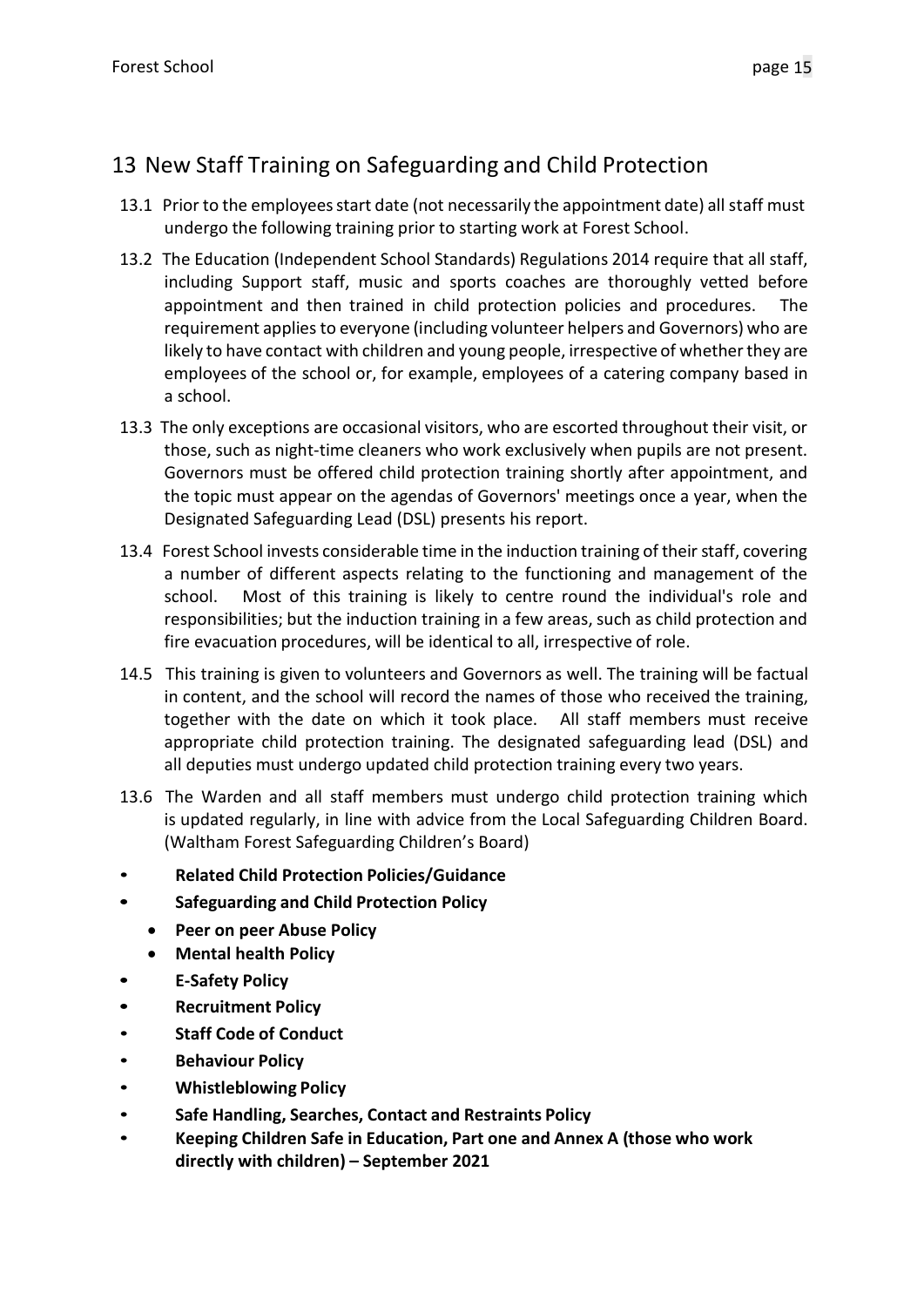- Working Together to Safeguard Children, Amended July 2018
- 13.7 Those highlighted in bold are to be issued to the new member of staff during the induction process, as a minimum.
- 13.8 Following the issuing of the above documents, we then must ensure we have a mechanism in place to help the member of staff understand the contents of Keeping Children Safe in Education. For the most appropriate mechanism please liaise with the Designated Safeguarding Lead.

# <span id="page-15-0"></span>14 Induction Procedures on Child Protection

- 14.1 Every new member of the Teaching and Support staff, including new peripatetic musicians and sports coaches, trustees, Governors and volunteersis required to attend training on child protection. These sessions are organised by Jeff Kayne (Teaching) , supported by Wayne Bishop (Support Staff), or our Deputy Designated Safeguarding Leads (DSL) and this will be conducted prior to the start date. Similar training is offered to all Governors and to the parents who help with activities that bring them into contact with children. All new employees of Chartwells, the company that runs our catering and cleaning, are also required to be given training in child protection. The only adults who work or visit the school who are exempted from this requirement are: Night-time cleaners whose hours of work mean that they do not have any contact with pupils.
- Occasional visitors, including occasional lecturers and contractors, who sign in and are given a security badges by our Receptionist and who are escorted throughout their visit.
- Contractors working on a designated site that is physically separated from the rest of the School who are required to sign in and out at their site office and to wear security badges at all times.
- Contractors working during the school holidays.

### **14.2 What is the reason for the training?**

Child protection is always our top priority. Every member of staff needs to be confident that he or she understands his or her role in:

- Keeping children safe
- Promoting the welfare of pupils
- Promoting equal opportunities and inclusion
- Preventing bullying and harassment

### **14.3 What topics does the training cover?**

Our induction training will include:

- Definition of Safeguarding and Child Protection
- Categories of child abuse and their definitions, signs and symptoms
- Internet and technological bullying, including mobile phones and the potential risks of the internet and social networking sites.